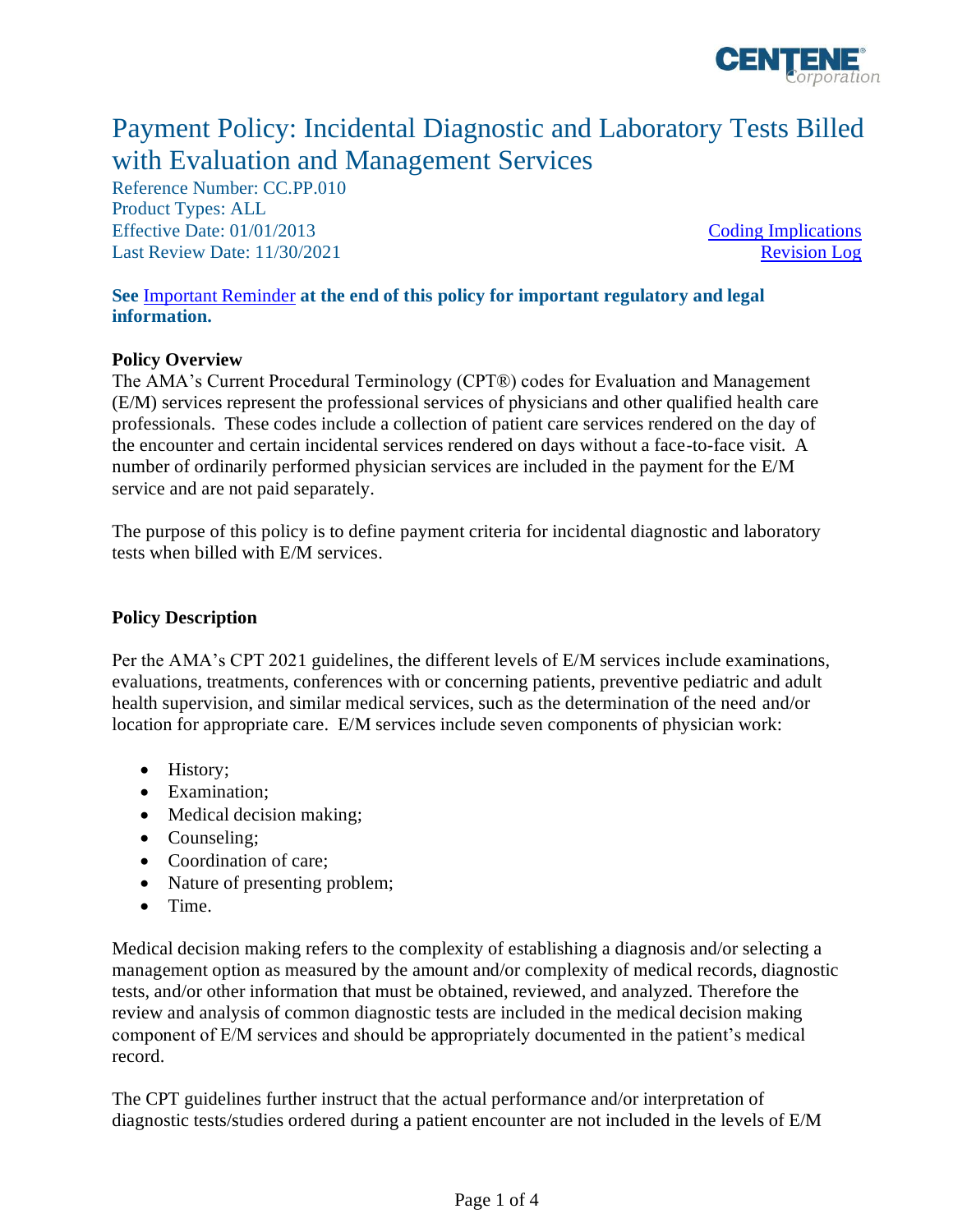### **PAYMENT POLICY E/M Bundling with Labs and Radiology**



services. Physician performance of diagnostic tests/studies for which specific CPT codes are available may be reported separately, in addition to the appropriate E/M code. The physician's interpretation of the results of diagnostic tests/studies (i.e., professional component), with preparation of a separately distinctly identifiable signed written report, may also be reported separately, using the appropriate CPT code with modifier -26 appended. Therefore, the review and analysis of those diagnostic tests and services that do not ordinarily warrant a separately identifiable signed report, but which results are documented and commented upon in the body of the physician documentation in the medical record will not be separately reimbursed.

#### **Reimbursement**

Reimbursement for the review and analysis of incidental diagnostic and laboratory tests performed during the course of an E/M service will be included in the payment for the E/M service and not reimbursed separately.

#### **Documentation Requirements**

The medical record must support the need for a separately identifiable and signed report for the diagnostic test beyond what would ordinarily be expected within the range of services that comprise an E/M service in order for separate payment to be made. Under such circumstances, a -25 modifier must be appended to the applicable E/M service to receive payment.

#### <span id="page-1-0"></span>**Coding and Modifier Information**

This payment policy references Current Procedural Terminology (CPT®). CPT® is a registered trademark of the American Medical Association. All CPT® codes and descriptions are copyrighted 2021, American Medical Association. All rights reserved. CPT codes and CPT descriptions are from current manuals and those included herein are not intended to be all-inclusive and are included for informational purposes only. Codes referenced in this payment policy are for informational purposes only. Inclusion or exclusion of any codes does not guarantee coverage. Providers should reference the most up-to-date sources of professional coding guidance prior to the submission of claims for reimbursement of covered services.

| <b>CPT/HCPCS Code</b> | <b>Descriptor</b>                                                  |
|-----------------------|--------------------------------------------------------------------|
| 99201-99288           | Outpatient, inpatient and consultation E/M services                |
| 99291-99292           | Critical Care E/M Services                                         |
| 99304-99360           | Nursing home and other domiciliary and home E/M services           |
| 99366-99429           | Case management, care plan oversight, and preventative medicine    |
|                       | E/M services                                                       |
| 99441-99498           | Other special E/M services, newborn care, care management services |
| 99484                 | Case management services for behavioral health conditions          |
| 99499                 | Other Evaluation and Management Services                           |

CPT Codes for physician services ordinarily bundled in to E/M services.

# **CPT/HCPCS Code Descriptor**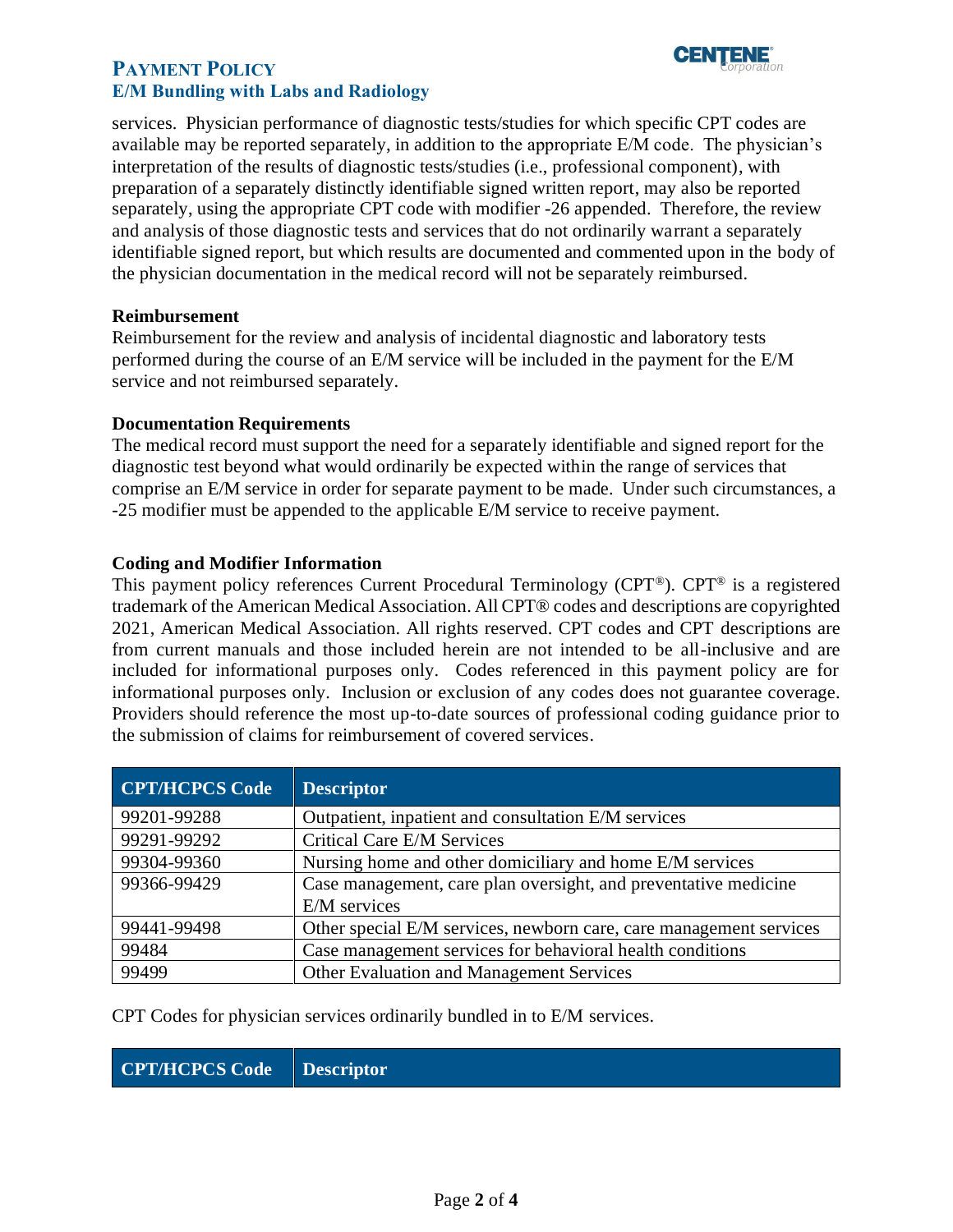

# **PAYMENT POLICY E/M Bundling with Labs and Radiology**

| 93010 | Electrocardiogram, routine ECG with at least 12 leads; interpretation |
|-------|-----------------------------------------------------------------------|
|       | and report only                                                       |
| 94760 | Noninvasive ear or pulse oximetry                                     |

#### **References**

- 1. *Current Procedural Terminology (CPT*®), 2021
- 2. *HCPCS Level II*, 2021
- 3. *International Classification of Diseases*, Tenth Revision, Clinical Modification (ICD-10- CM), 2021
- 4. *ICD-10-CM Official Draft Code Set*, 2021

<span id="page-2-0"></span>

| <b>Revision History</b> |                                                                        |
|-------------------------|------------------------------------------------------------------------|
| 09/01/2016              | Removed Watermark and updated disclaimer                               |
| 01/17/2017              | Converted to corporate template and conducted annual review.           |
| 02/24/2018              | Update policy and references, Added codes 99288, 99291, 99292, 99415,  |
|                         | 99416, 99360, 99484. Removed 99363, 99364                              |
| 04/01/2019              | Conducted review, verified codes, added codes 99429 and 99499, updated |
|                         | policy                                                                 |
| 11/01/2019              | Annual Review completed                                                |
| 11/01/2020              | <b>Annual Review completed</b>                                         |
| 11/30/2021              | Annual Review completed; no major updates required                     |

#### <span id="page-2-1"></span>**Important Reminder**

For the purposes of this payment policy, "Health Plan" means a health plan that has adopted this payment policy and that is operated or administered, in whole or in part, by Centene Management Company, LLC, or any other of such health plan's affiliates, as applicable.

The purpose of this payment policy is to provide a guide to payment, which is a component of the guidelines used to assist in making coverage and payment determinations and administering benefits. It does not constitute a contract or guarantee regarding payment or results. Coverage and payment determinations and the administration of benefits are subject to all terms, conditions, exclusions and limitations of the coverage documents (e.g., evidence of coverage, certificate of coverage, policy, contract of insurance, etc.), as well as to state and federal requirements and applicable plan-level administrative policies and procedures.

This payment policy is effective as of the date determined by Health Plan. The date of posting may not be the effective date of this payment policy. This payment policy may be subject to applicable legal and regulatory requirements relating to provider notification. If there is a discrepancy between the effective date of this payment policy and any applicable legal or regulatory requirement, the requirements of law and regulation shall govern. Health Plan retains the right to change, amend or withdraw this payment policy, and additional payment policies may be developed and adopted as needed, at any time.